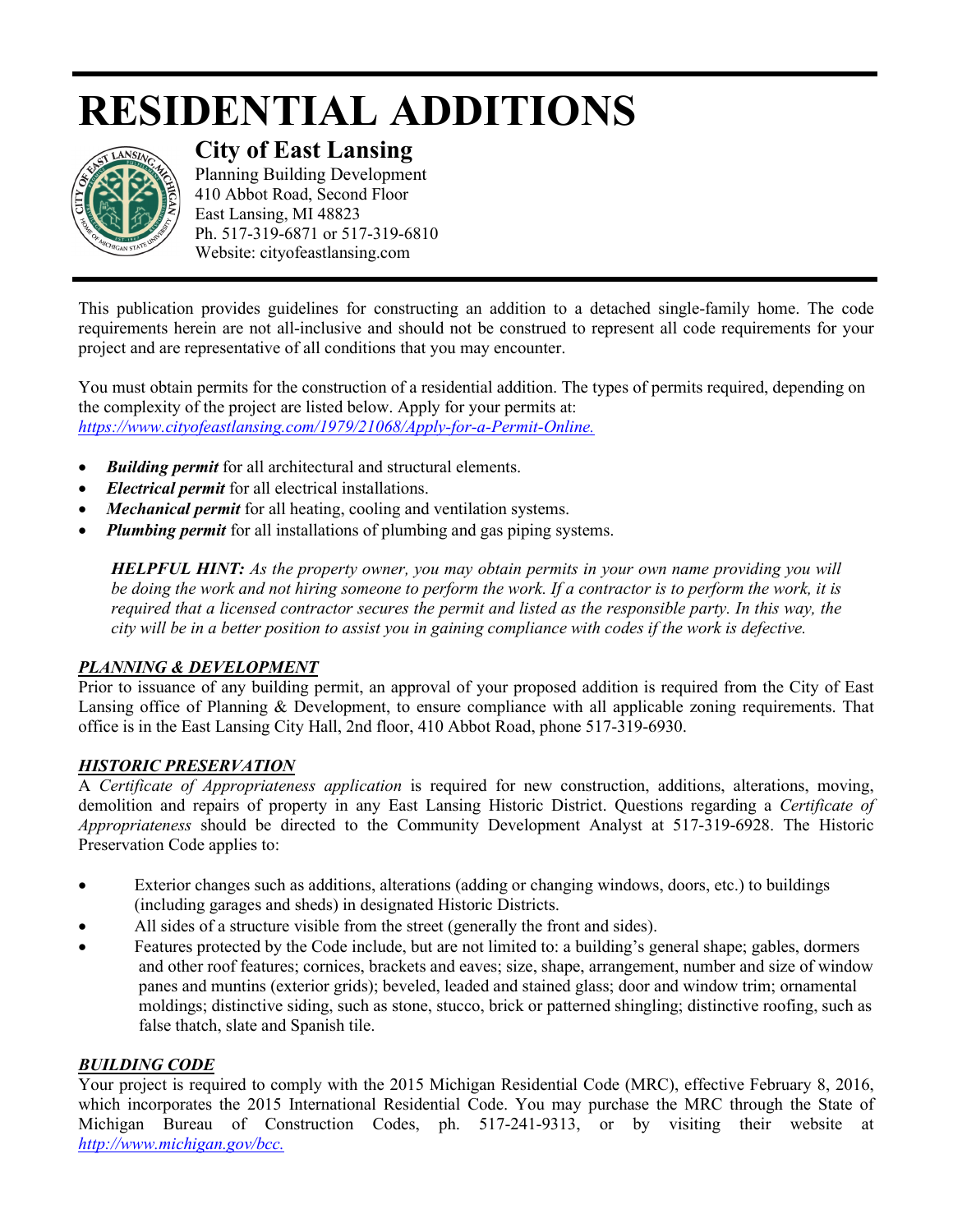#### *MINIMUM SUBMISSION REQUIREMENTS*

All submissions for a new residence must include the following:

- Electronic set of building plans (see below for requirements).
- Electronic copy of the house location survey.

#### *BUILDING PLANS*

Building plans must meet the requirements or show the items listed below.

- Minimum scale of  $\frac{1}{4}$ " = 1'-0". All dimensions must be shown.
- Minimum sheet size:  $8\frac{1}{2}$ " x 11". No pencil sketches.
- Edition of the code used for the design.
- Name, address and phone number of the building designer, if not noted on the permit application.
- If plans are prepared by a Michigan licensed design professional, at least one set of plans must bear the original seal, signature and date in accordance with Public Act of 1980. This set will be retained by the City of East Lansing.
- List of material specifications including, but not limited to, grade and species of lumber, concrete strength and steel strength.
- Location of smoke alarms and carbon monoxide detectors.
- Floor plans of all levels with all rooms labeled.
- Footing and foundation plan. The minimum footing depth is 42 inches.
- Structural framing plans of the floor and roof accurately detailing all members, sizes, species, grade, span lengths and spacing.
- Wall bracing, including method, location and braced wall panels and any special requirements.
- Location of safety glazing.
- Manufacturer's design specifications for prefabricated fireplaces.
- Insulation R-values.
- Truss shop drawings for pre-engineered floor or roof trusses may be submitted directly to PBD after the building permit has been issued, but prior to any truss erection.
- Structural details of connections.
- Evaluation report from an approved testing laboratory and load calculations for all adjustable columns.
- Typical wall section showing wall bracing and sheathing thickness (special products or devices require an evaluation report from an approved testing laboratory).
- Elevations (front, sides and rear) indicating window and door location and dimensions.

#### *HOUSE LOCATION SURVEY*

If you do not have a copy of your house location survey, review your loan closing documents or contact your mortgage lending institution to obtain one. You may also contact City of East Lansing Planning and Development, telephone 517- 319-6930. Surveys are not available for all properties through Planning and Development. If you are unable to locate a copy of your survey through these sources, you will be required to hire a certified land surveyor or civil engineer to have one prepared. House location surveys must meet the following requirements:

- No reduced, enlarged or faxed copies.
- The area of the addition drawn to scale.
- Provide the square footage or overall dimensions of the addition.

#### *PERMIT PROCESS*

- You must submit an application and attach supporting documents online at: *<https://www.cityofeastlansing.com/1979/21068/Apply-for-a-Permit-Online>*. The application will be converted to permit and will then advance to the plan review process.
- A building permit is issued when all required approvals have been obtained and applicable fees have been paid. Once your permits are issued (email), you must post a copy on the job site until the project has received final inspection.
- A building permit must be issued within 6 months of the application date or the application will be canceled.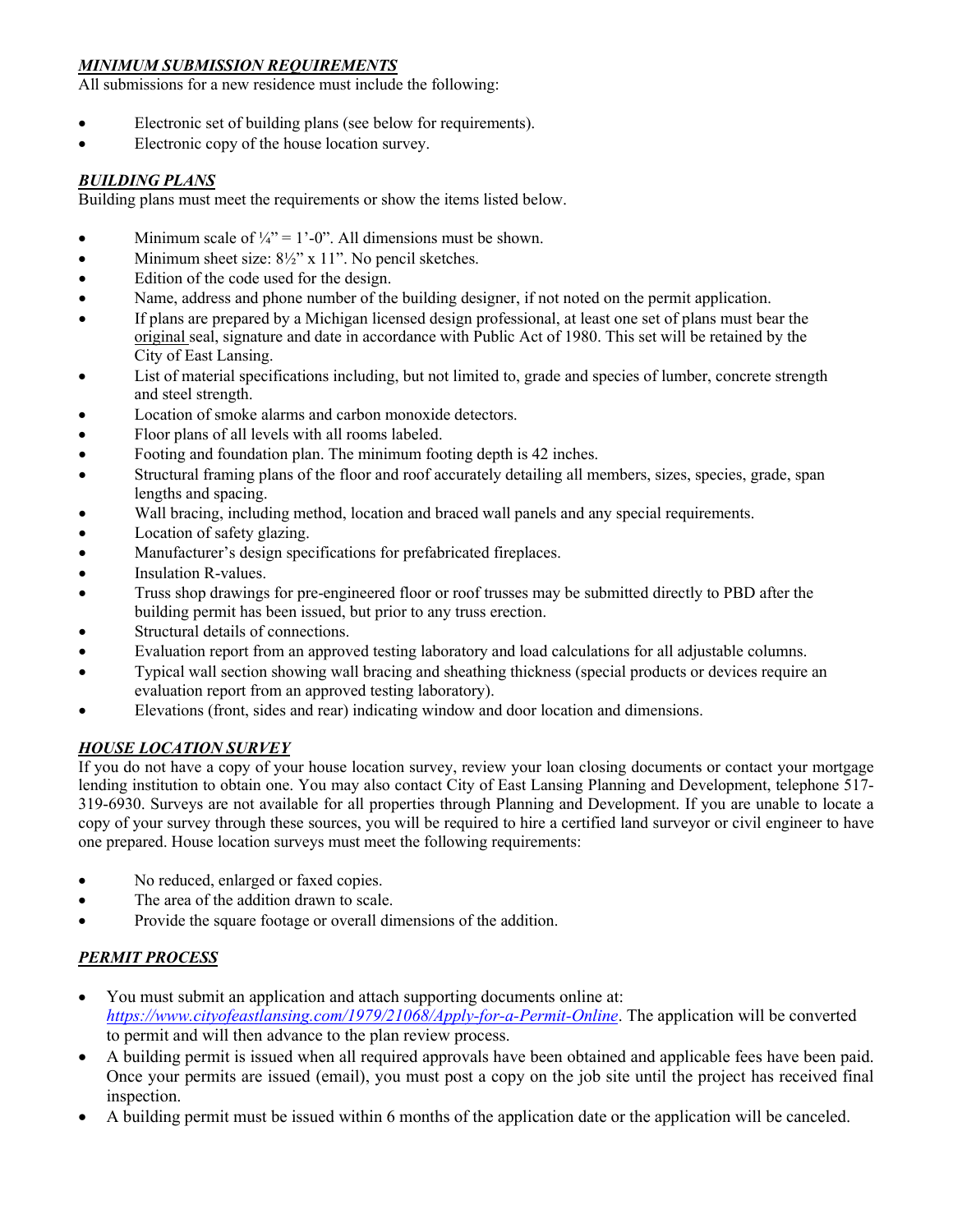# *SOILS*

- Footings shall bear on undisturbed soils, at a minimum depth of 42" below grade.
- Problem soils are soil types which may have a high water table, organic materials, expansive clays or other behavioral problems. If your property contains a problem soil, you may need to hire a registered design professional to design the foundation system. The maximum assumed soil bearing capacity shall be 1500 PSF unless a soil bearing report is provided.

#### *ELECTRICAL, MECHANICAL AND PLUMBING PERMIT PROCESS*

Electrical, mechanical and plumbing permits are issued after the building permit is approved but may be processed at the same time. In most cases they do not require a plan submission. Code compliance will be determined at the time of the inspection.

# *FEES*

- The fee schedule is located at *https://www.cityofeastlansing.com/DocumentCenter/View/2772/Building-Division-Fees-PDF?bidId=*
- Fees may be paid by cash/check, debit or credit card (Discover, Visa or MasterCard), online (Invoice Cloud).

#### *REQUIREMENTS FOR PUBLIC UTILITIES*

You must call the MISS DIG System, a free service, at **811 or** 800-482-7171, at least 3 full working days before excavating to ensure that the construction does not interfere with underground utility lines. The MISS DIG System member utilities will mark the approximate location of their underground public utility lines at no charge. If you fail to contact Miss Dig and damage occurs, you may be liable for all costs of repair.

#### *INSPECTION REQUIREMENTS*

A copy of the approved permit, plat or grading plan and building plans must be on the job site and must be available to the inspector during each inspection. Approval must be obtained prior to proceeding with the next applicable element.

- *Footing*: The footing trench or formwork prepared, steel reinforcement in place, and ready for placement of concrete. The bottom of the footing must bear on solid ground, free of water and loose soil. If problem soil exists, inspection must be made by a geotechnical engineer.
- *Backfill:* Prior to placement of backfill soil, allowing inspector to check drain tile, stone, damp-proofing and/or waterproofing and exterior insulation where provided.
- *Slab:* For house and attached garage, prior to placement of concrete floor, after trade undergrounds are inspected and approved, if applicable. Floor base, vapor retarder and reinforcing steel, if required, must be installed. Also, walkout basement slab insulation
- *Masonry*: Inspection prior the installation of masonry veneer and after the installation of base course flashing and weather-resistant sheathing paper as specified and after completion of masonry construction to verify weep holes and flashing as required.
- *Electrical, Mechanical and Plumbing Rough:* Rough inspection required prior to or completed and approved before scheduling the building rough inspection.
- *Building Rough:* Concrete or masonry walls and slabs must be approved. Sill plates must be installed and secured to the foundation. Structure must be weather tight. Wall and roof sheathing must be installed. Windows and doors must be installed. Electrical, mechanical and plumbing rough inspections must be completed and approved before the building rough inspection.
- *Electrical, Mechanical and Plumbing Final:* Final inspection required prior to or completed and approved before the building final inspection.
- *Building Final:* Any electrical, mechanical or plumbing permit final inspections must be approved or completed before the final building inspection. The structure must be complete and ready for use and occupancy.